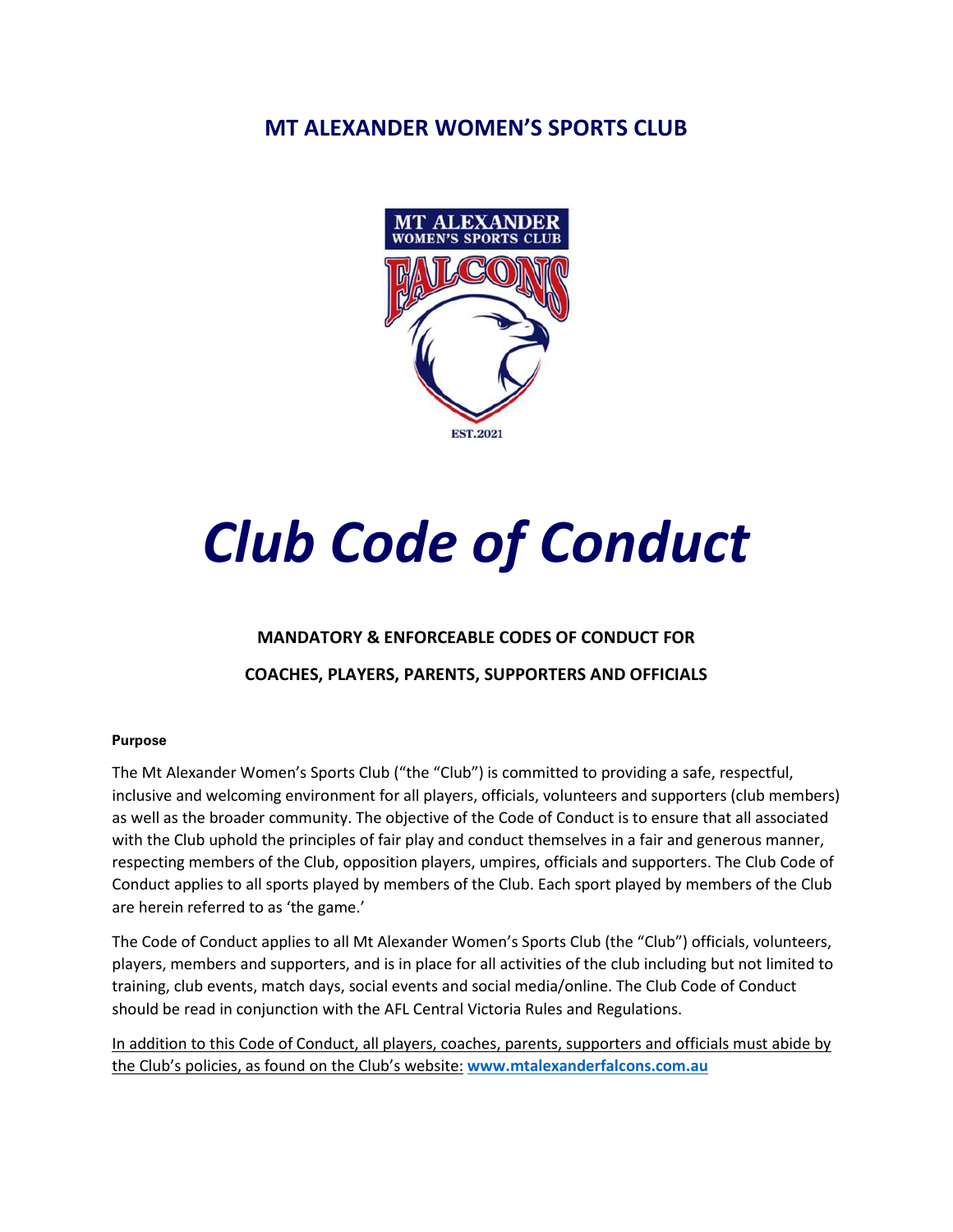

In completing registration for the club, players agree to be bound by both the Club Code of Conduct and all Club policies.

# **PRINCIPALS OF CONDUCT**

- We respect people's cultural, ethnic, religious and racial identities and their right to express their gender and sexual identity.
- We respect the right of all people to feel physically safe.
- We respect people's right to be free from harassment, unwelcome advances, inappropriate comments, unwanted touching or physical closeness, and sustained unwanted social contact.
- We recognise that consent is not merely the absence of 'no'; it is an enthusiastic 'yes'.
- We have a zero-tolerance policy towards violence of any kind, and club members are responsible for upholding that value.
- Being under the influence of drugs or alcohol will not be considered a mitigating factor in any incident of a breach of this Code.

The Mt Alexander Women's Sports Club believes that the standard you walk past is the standard you accept. As such, club members are encouraged to report conduct which does not align with these principles, as per the reporting guidelines, even if they are not directly impacted by the inappropriate conduct.

## **ALL CLUB MEMBERS**

Club members must, at all times and while in public, behave in a manner which upholds and promotes the highest standards of integrity and dignity. MAWSC members must not behave in any way so as to bring their sport or the MAWSC into disrepute.

Public behaviour includes, without limitation, behaviour during travel to or from matches, participation in authorised matches, Club Functions (including pre-season camps and end-of-season trips) and other public venues and social media forums where the MAWSC member is participating in authorised activities.

All Club members are not only a representative of their team but also of the MAWSC. Behaviour, both positive and negative, reflects on all members of MAWSC. Think carefully about how your actions, words and behaviour will impact upon others around you, your teammates and other club members.

The Club is a member of the Mt Alexander Community and as such is respectful of all members of the broader community.

 To ensure that the Club is an inclusive and safe space, and maintains a positive relationship with the broader Mt Alexander community, all Club members are expected to observe the following: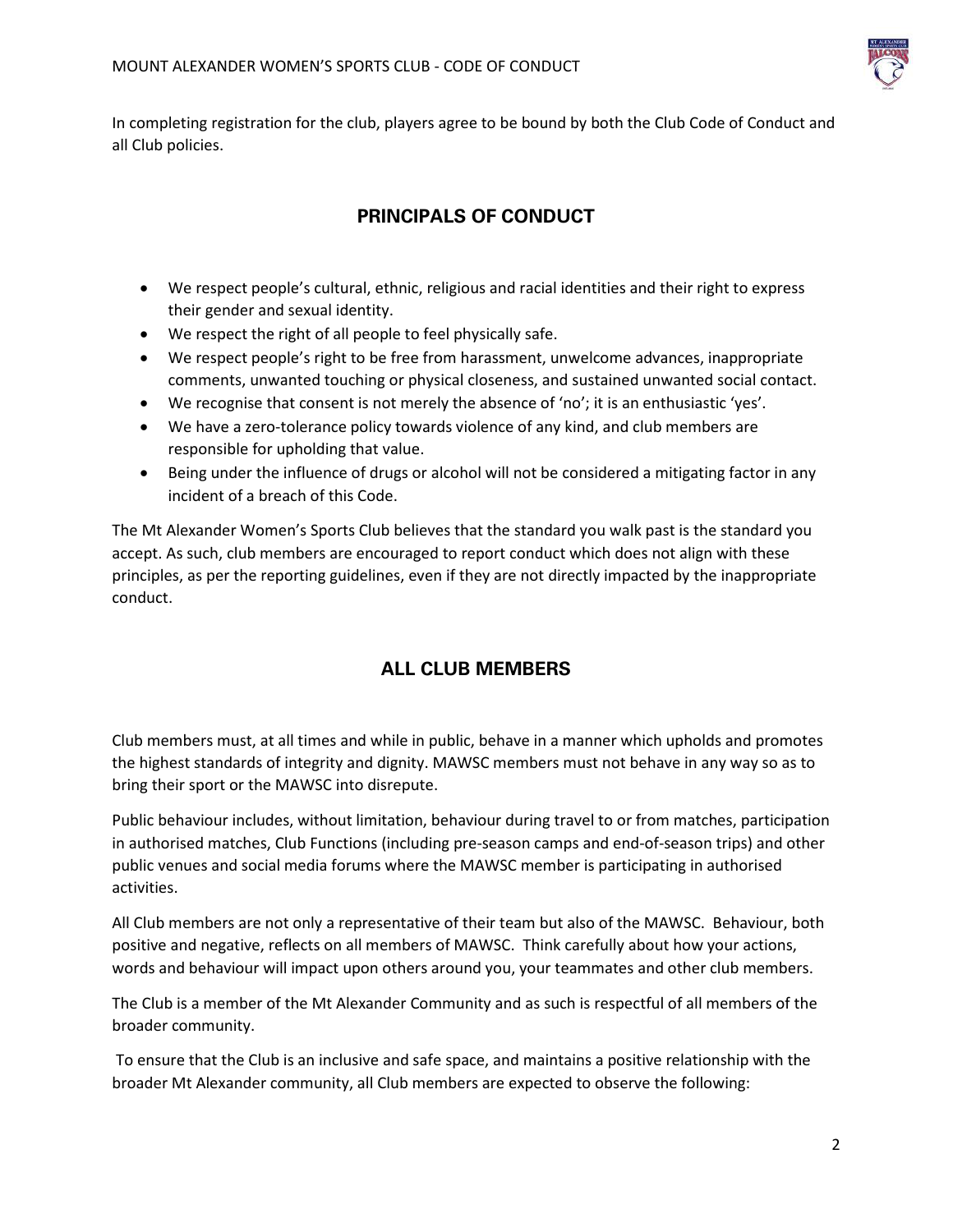

- Do not drive in or out of the Club grounds at excessive speed.
- Do not use abusive language when in a public space.
- Do not abuse the Club's facilities including, but not limited to damage or theft.
- Do not engage in at risk or illegal behaviours including, driving under the influence of drugs/alcohol and bringing illicit drugs onto the club's property.
- Do not use discriminatory remarks that target, for example, race, religion, gender, sexual orientation or ability.
	- o When bringing a dog to any Club event or game day either at home or away, dog owners are responsible for maintaining effective control of their pet. This includes ensuring your dog is secured, on leash and supervised by a responsible adult during training sessions, games and other club events. Dog owners must also ensure they clean up after their pets.

## **COACHES**

All coaches are required to adhere to the Coaches' Codes of Conduct of their specific leagues and the Club, as well as Club policies. These include the AFL coaches' Code of Conduct (requirement for Level 1 Accreditation).

At all times, coaches are required to:

- Place the safety and welfare of the athletes above all else.
- Help each person (athlete, official, etc.) to reach their potential.
- Respect the talent, developmental stage and goals of each person and encourage them with positive and constructive feedback.
- Be familiar with Club policy and language guidelines, and to the greatest extent possible respect the diversity of all Club Members.
- Obtain appropriate qualifications and keep up-to-date with the latest coaching practices and the principles of growth and development of young players.
- Ensure that any physical contact with another person is appropriate to the situation and necessary for the person's skill development.

## **PLAYERS**

- Play by the rules the rules of the Club and the laws of the game.
- Never argue with an umpire, an official, your teammates or opponents. Control your temper.
- Be a team player. If your sport is a team game, treat it that way.
- Treat all players as you would like to be treated fairly.
- Co-operate with your coach, officials, the umpires and teammates.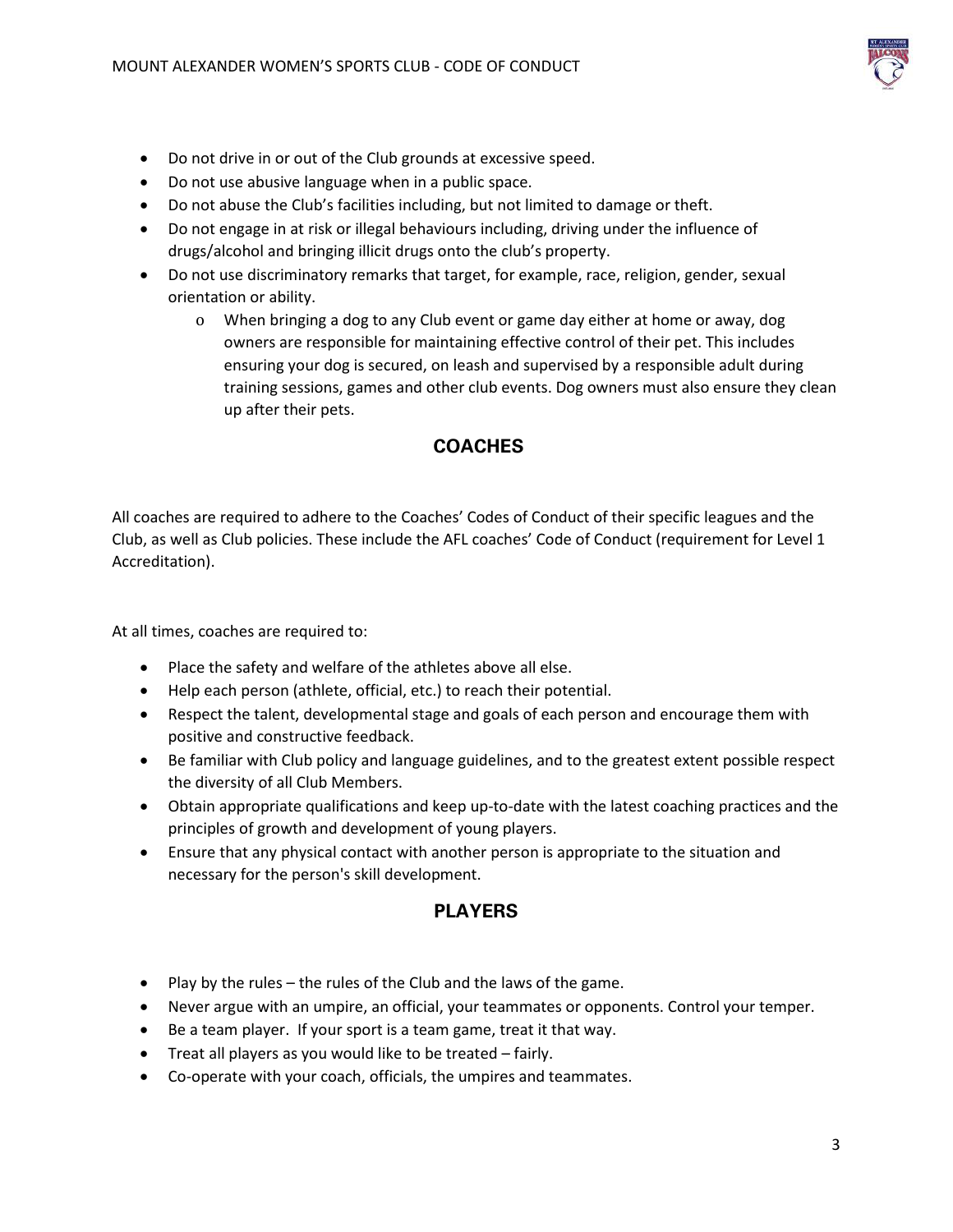

## **PARENTS, SUPPORTERS & OFFICIALS**

Remember that you are there to ensure that participants enjoy the game as well as enjoying the game yourself.

Encourage participation, but don't force it.

- Teach that enjoyment is more important than winning. Never ridicule mistakes or losses.
- Lead by example and respect all players, coaches, umpires and spectators physical or verbal abuse will not be tolerated.
- Be consistent, impartial and objective when making decisions.
- Recognise all volunteers who are giving up their valuable time.
- Never publicly criticise umpires raise personal concerns with club officials in private.
- Ensure all players are included and can participate, regardless of their race, gender, ability, cultural background, sexuality or religion.
- Do not use discriminatory remarks that target, for example, race, religion, gender, sexual orientation or ability.

# **REPORTING GUIDELINES**

Club members are encouraged to report conduct which does not align with these principles to any of the following people at the club:

- Player Leaders or Coaches
- Executive Members of the Committee
- If you wish to make an anonymous report, a submission can be made via the club website.

## **SANCTIONS**

The MAWSC Committee may apply the following sanctions to any member, player, parent, coach, club official or supporter found to be in breach of the Code of Conduct based on the seriousness and frequency of their behaviour:

- 1. Caution
- 2. Direction to leave the club event